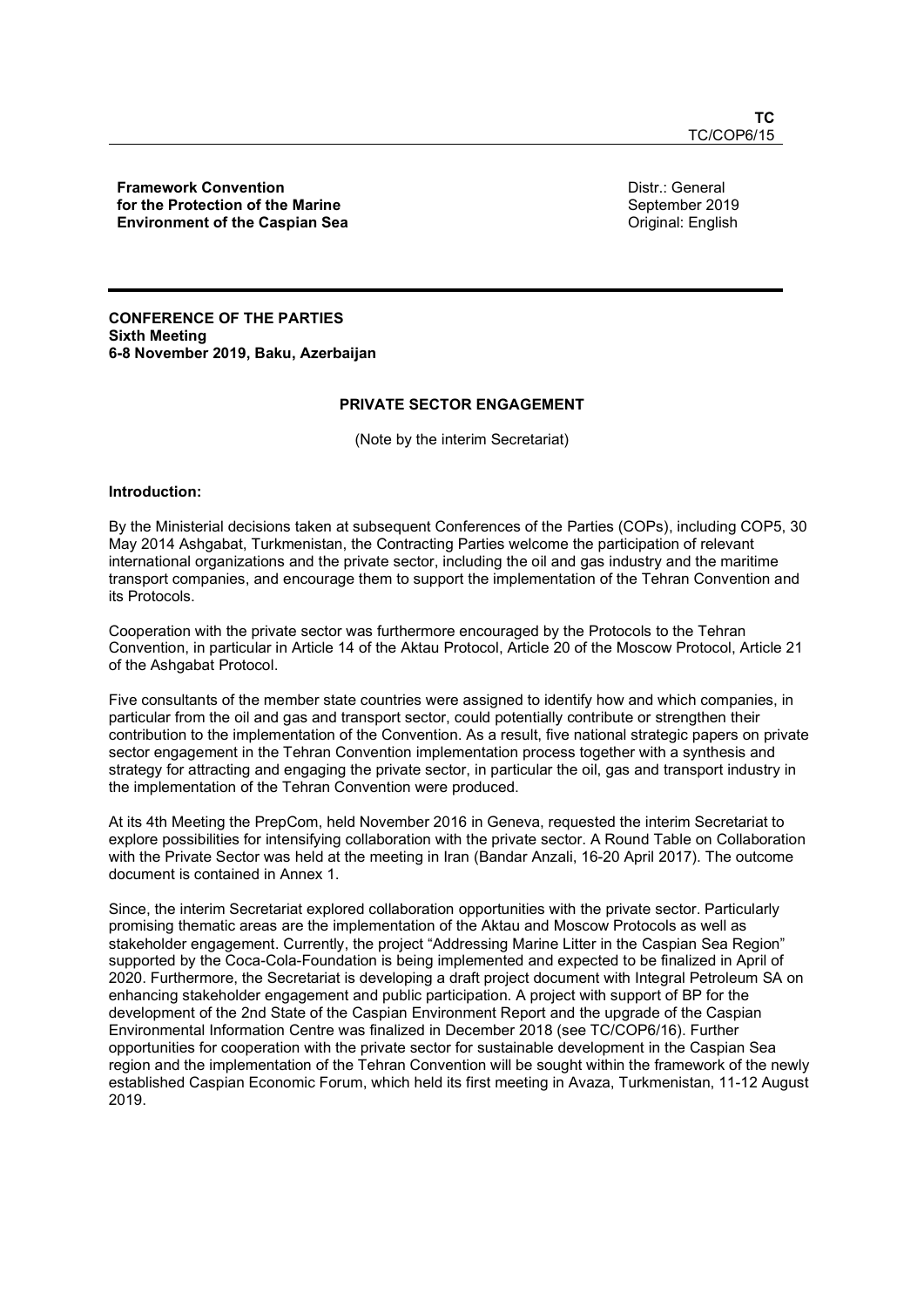# Suggested Action.

The Meeting is invited to consider and decide on:

- the follow-up of the Outcome Document of the Round Table on Collaboration with the Private Sector contained in Annex 1; as well as
- the relevant paragraphs in the draft Ministerial Statement and Decisions (TC/COP6/10).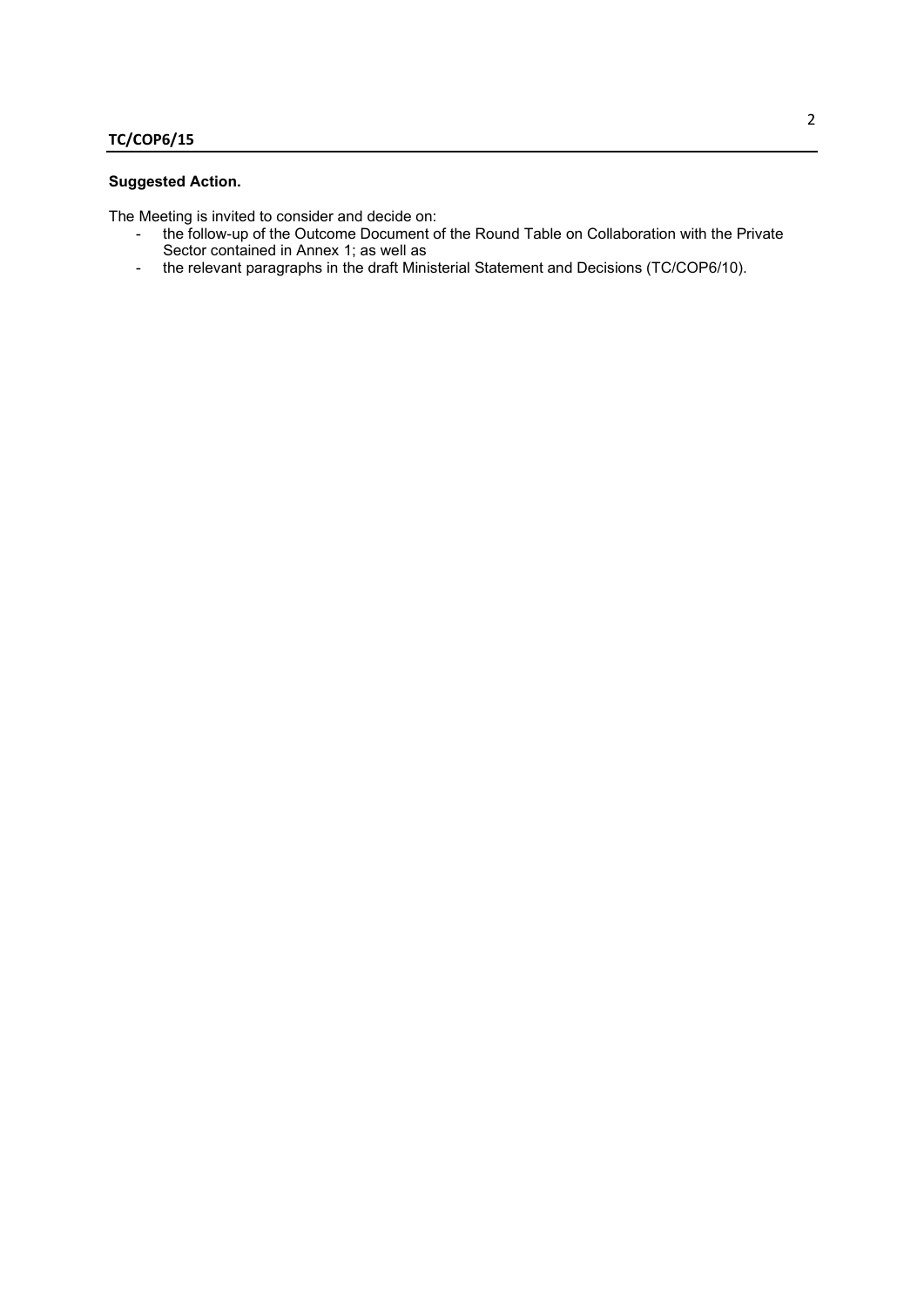# ANNEX 1

## Outcome Document Round Table on Collaboration with the Private Sector in Bandar Anzali, Iran on 17 April 2017

#### - Public-Private Sector Collaboration for the implementation of the Tehran Convention and its Protocols

The participants of the Intergovernmental Meeting on the Protocol Concerning Regional Preparedness, Response and Co-operation in Combating Oil Pollution Incidents (Aktau Protocol),

Recognizing that sound and healthy environmental conditions are a prerequisite for sustained livelihoods of the people living at or in proximity to the Caspian Sea;

Aware of the environmental challenges the ecosystem of the Caspian Sea is facing and joining efforts to respond to environmental risks associated with the economic activities in the Caspian Sea region;

Emphasizing the crucial role that national and international companies, in particular of the oil, gas and associated industries play for the economic and social development in the Caspian Sea region;

Taking into account that most environmental challenges are transboundary and require coordinated, appropriate approaches to address them;

Welcoming the cooperation of the Caspian Sea littoral states Republic of Azerbaijan, Islamic Republic of Iran, Republic of Kazakhstan, Russian Federation and Turkmenistan under the Caspian Environment Program to establish the Framework Convention for the Protection of the Marine Environment of the Caspian Sea (Tehran Convention) and its Protocols;

Acknowledging the importance of collaboration between the private sector and public authorities in shaping and implementing policies to effectively address environmental challenges and to realize sustainable development;

Appreciating previous international public-private partnerships in the Caspian Sea region, such as the support of BP to the Caspian Environmental Information Centre, of AGIP KCO (now replaced by NCOC) for data provision and coastal zone management planning in Kazakhstan and LUKOIL for supporting the Caspian Day celebrations in the Russian Federation;